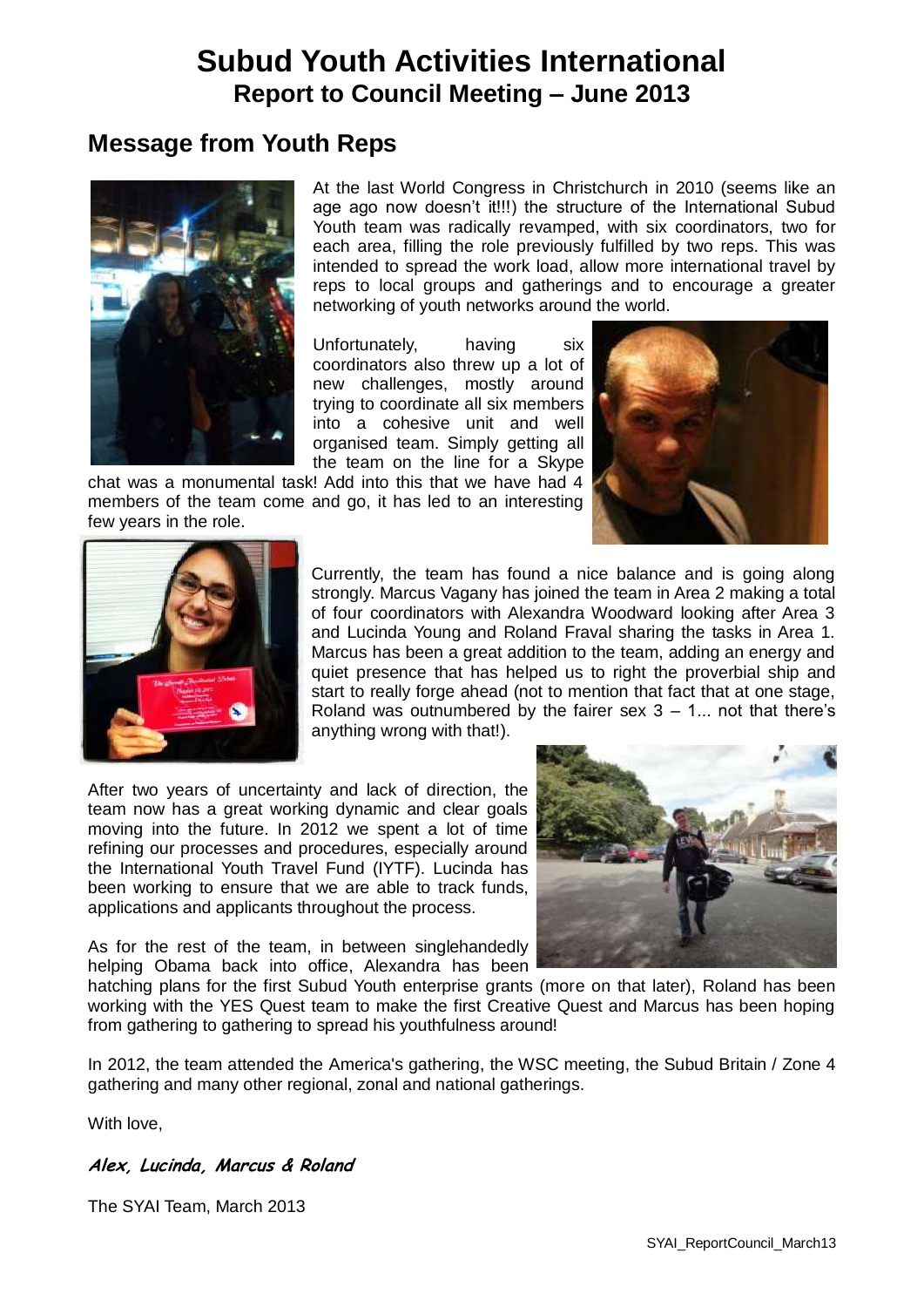#### **International Youth Travel Fund (IYTF) UPDATE**

The IYTF continued to be accessed in 2012 indicating that there are young Subud members that are aware it is available to assist them to attend gatherings, meetings and social projects.

- There were a total of 7 applications made to the IYTF from young Subud members in Austria, Australia, Colombia, Russia, Chile & Argentina.
- Recipients that applied for funding did so to assist them attend the Vancouver gathering in Canada and the Human Force camp at Anisha in India.
- Most of the recipients received grants though some received loans.

#### **Facts and Figures**

- At the time of writing the credits (from donations/fund-raising and loan repayments) to the IYTF account in 2012 amounted to USD\$3865 and the debits were approximately USD\$3800**.**
- The IYTF currently sits at approximately USD\$22,000.

#### **Fund-raising Events in 2012**

- Approximately USD\$754 was raised from fund-raising efforts specific to IYTF.
- Susila Dharma Australia and Subud Youth Australia combined efforts at the 2012 Subud Australia congress to raise US\$500 through an art auction, cake sale and 'fortune' telling enterprise.



*IYTF Recipients Davina Flynn (Australia) & Duriyah Bustillo (Durham, USA) at Americas Gathering, July2012*

#### **IYTF in 2013 and beyond**

Fund-raising: The IYTF requires a great deal of fund-raising to ensure that young Subud members are able to attend events in the next year as well as making it to World Congress in Puebla. There

are plans for \*2 events (at least) in 2013 that have aims to raise both awareness of IYTF as well as funds for IYTF.

\* World Garage Sale 24 May – 2 June, 2013

Preparation: SYAI are aiming to have a clear and efficient procedure (and manual) for processing applications by the end of March. This will assist the current and incoming SYAI team in being able to effectively manage the IYTF.

#### **BUDGET**

The SYAI budget allocation in 2012 was \$11,000 which was used for travel to the following gatherings / plenary meetings;

• New Zealand National Congress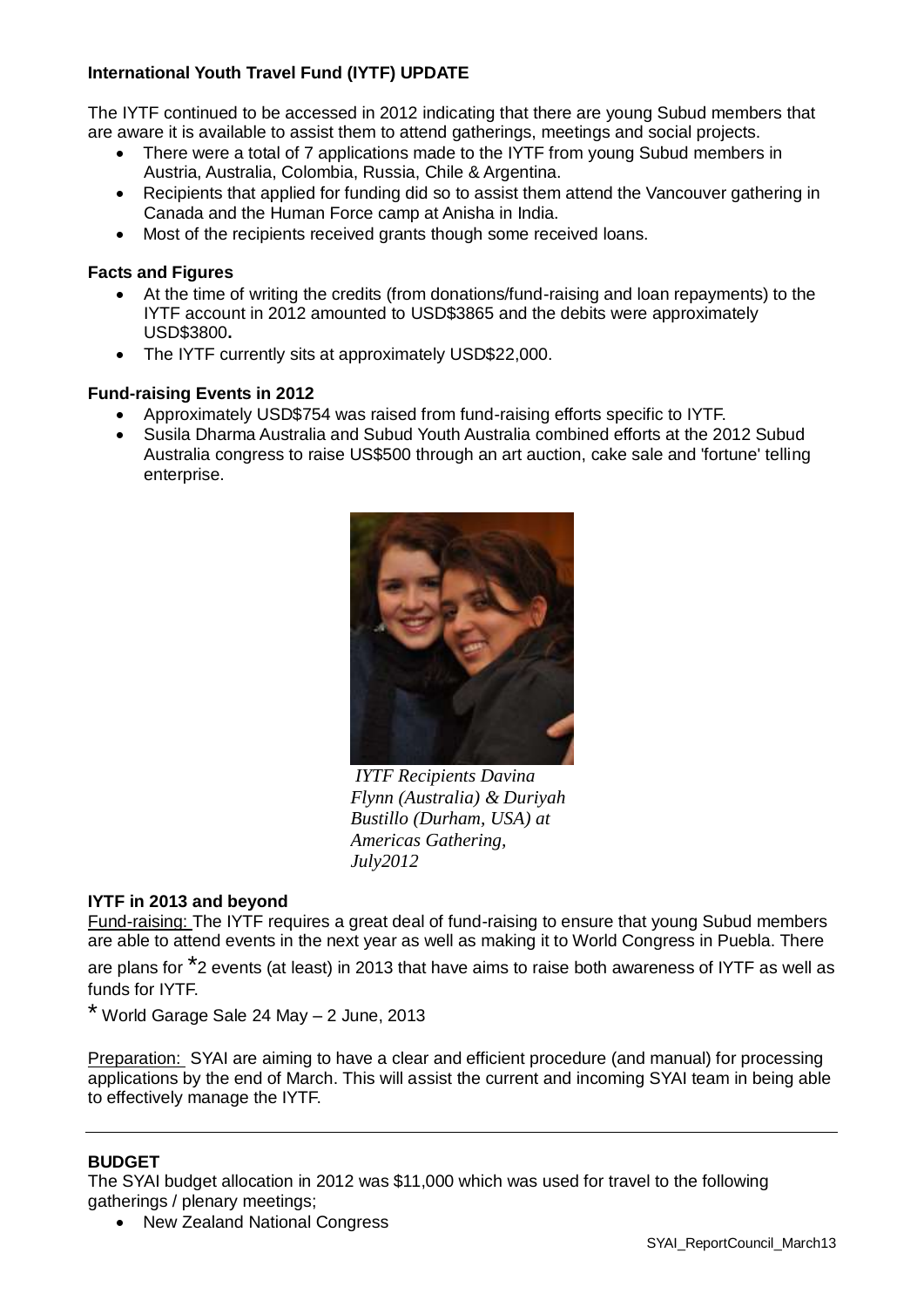- WSA Council Meeting (Vancouver, Canada)
- America's Gathering (Vancouver, Canada)
- Subud Britain National Congress / Zone 4 gathering (Great Malvern, United Kingdom)
- World Congress Organising meeting (Puebla, Mexico)

The total cost of travel expenses was \$10,318.46

## **Plans and Projects for 2013**

#### **SYAI BLOG**

Most youth these days, within countries with Subud groups, have access to internet and are increasingly connected. Thus, having an online platform that is easily accessible, manageable, upto-date, and visually pleasing has become an indispensable way to spread Subud news. The SYAI team have utilised technology and in 2013 started their own blog, which links to the SYAI facebook page.

The content is mainly about what is, was, and will happen around the world within Subud circles. Furthermore, anyone from the Subud community can contribute their own story to it and share other information. Posts are made each week.

The blog itself: there are four main links:

**"About"** page: the Subud Youth Activities International representative team with short descriptions of the current members

**"Links"** to other Subud websites

**"Donate to IYTF Now"** page, which links directly to the International Youth Travel Fund (*yes, that's right, you can do it anytime - how about now?)*

**"Contribute"** which allows anyone to author a post to the blog



The blog statistics show promise. It has been visited 492 times so far, most visits have come from the U.S.A and Australia. It will be an aim of 2013 to have a wider readership to ensure the blog is reaching more Subud members.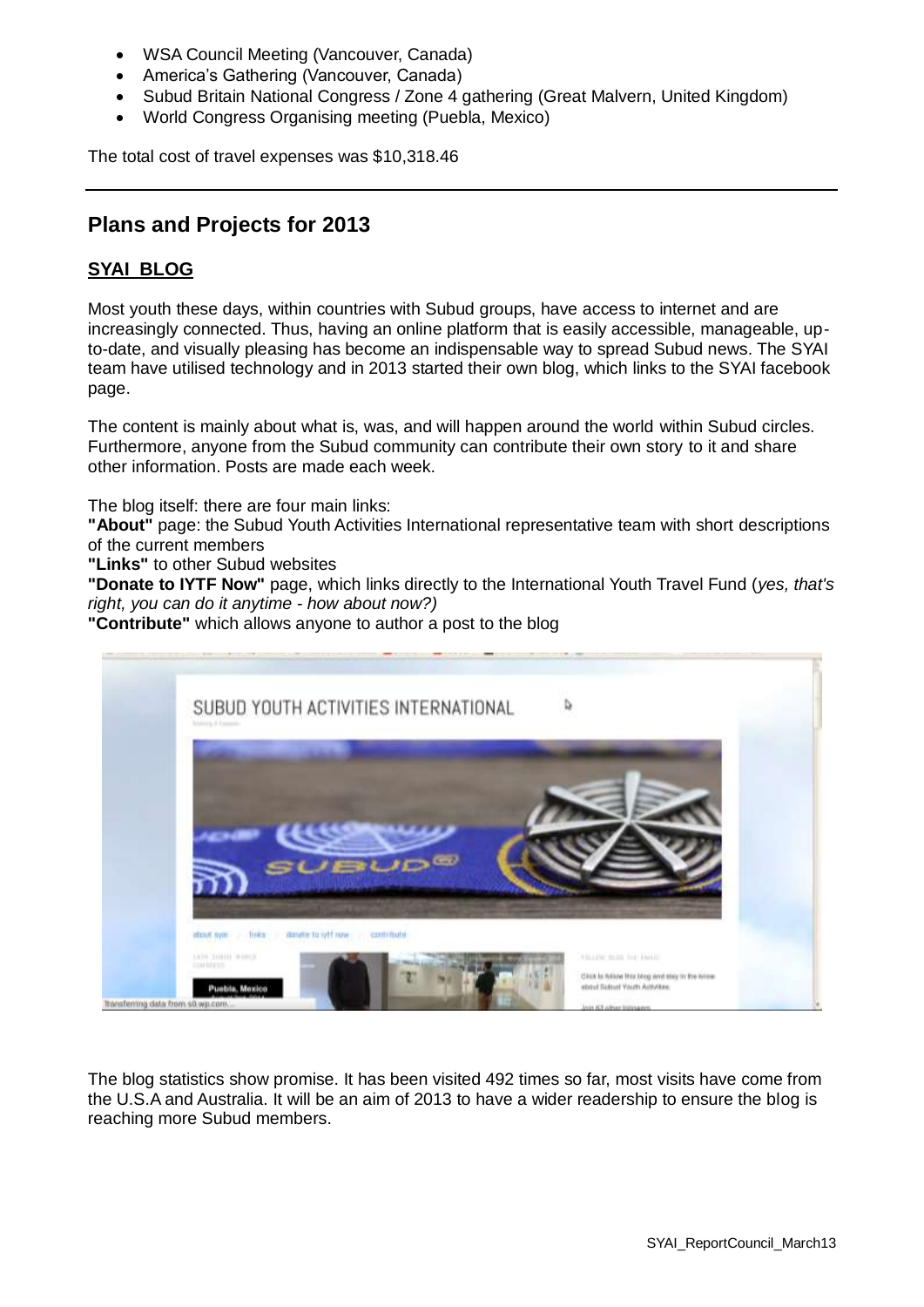### **SYAI Seed Grants Project: The Subud Youth Fellowship**

SYAI's allocation of the WSA budget is split into two parts: one for representatives' travel, and the other to support youth projects and enterprises. The goal of the latter, as we understand, is to drive youth involvement in Subud, and in so doing, assist the development of a vibrant Subud culture that perdures across generations. The young adults of today have a particularly challenging set of circumstances as the only adults in the organization that never experienced the effect of Bapak's physical presence, and as such, we must find new and creative ways to encourage young members' dedication and contributions. We believe social impact investing is one way to address this gap and have been developing a program that will turn the "projects" portion of our budget into seed grants for young Subud innovators, called the Subud Youth Fellowship.

The idea is to encourage youth to brainstorm ideas (or further develop them, as applicable), provide start-up capital, and pair them with mentors in the Subud world who are professionally established in relevant areas. We aim to open the application period in March and grant funds by June 2013, giving Fellows a little over one year to develop their project before World Congress. Over that period, we will require either monthly or bimonthly reports that the mentors have reviewed and approved. At the World Congress, we propose that these Fellows be given free registration (to be discussed with the WCOT) and a special TED Talk-style panel event that showcases the Fellows, followed by a professional networking session. This will enable our youth to take advantage of the wealth of talent in Subud, while providing the membership with exciting opportunities to assist in the development of Subud [micro-]enterprises. Ideally, if it proves successful, this Fellowship can become institutionalized as part of SYAI and World Congress culture.

Below we include the basic framework for the Fellowship (as outlined in the drafted Fellow application).

#### **Outline**

The Subud Youth Fellowship is an initiative of the Subud Youth Activities International (SYAI) team in the lead-up to the 2014 World Subud Congress in Puebla, Mexico. This Fellowship will award a small group of innovative Subud entrepreneurs under 30 years of age with the following:

- Start-up capital of up to \$2,000
- Free registration to the World Congress
- One on one mentoring with a mentor matched specifically to the industry, needs and knowledge of the participant
- The opportunity to be featured at a special showcase and vocational networking event at World Congress
- Marketing, promotion and awareness building through the international Subud Youth networks

Through the Subud Youth Fellowship, the SYAI team hopes to provide the space and assistance for young Subud members to transform their entrepreneurial, creative, and social ideas into functioning projects, and as a result, cultivate leaders within Subud. In doing so, in fact, we act according to Bapak's guidance:

"Part of the brief of the helper/committee dewans (councils) – center, regional, national, zonal, and international as well as our Affiliates and Wing organizations within their respective fields – is to spur the development of Subud Enterprises by providing leadership."

#### **Eligibility**

The goals of the Fellowship are three-fold:

1. To give young entrepreneurs the opportunity to develop a project that combines their intellect and inner guidance to bring the principles of Susila, Budhi and Dharma into